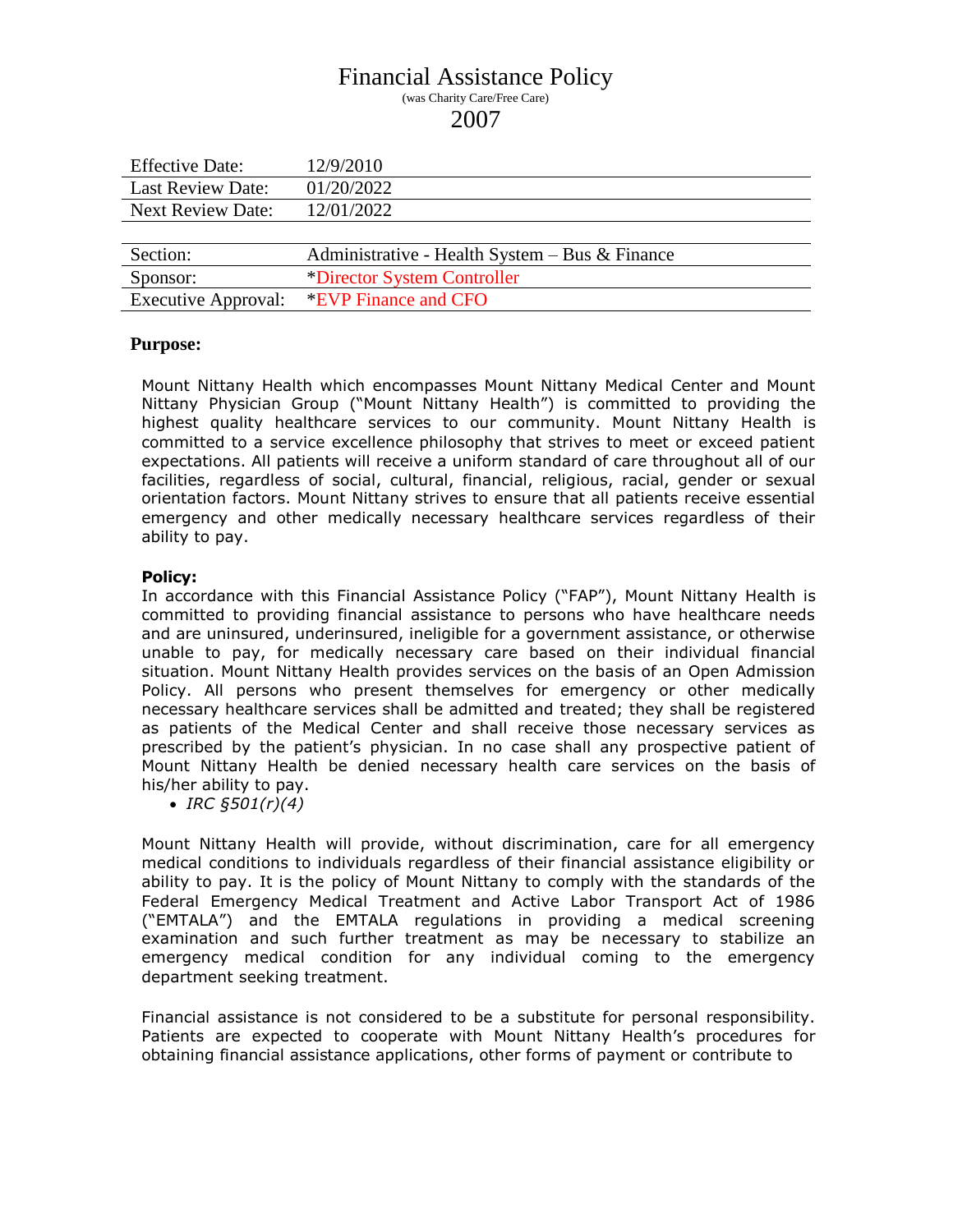the cost of their care based on their individual ability to pay. Individuals with the financial capacity to purchase health insurance shall be encouraged to do so as means of assuring access to health care services, for their overall personal health and for the protection of their individual assets.

Financial assistance is only available for emergency or other medically necessary healthcare services. Not all services provided within Mount Nittany's hospital facility are covered under this FAP. Please refer to Appendix A (at the end of this policy) for a list of providers that provide emergency or other medically necessary healthcare services within the Mount Nittany hospital facility. This appendix specifies which providers are covered under this FAP and which are not. The provider listing will be reviewed quarterly and updated; if necessary.

*IRC 501(r)(4)& Notice 2015-46.*

### **Definitions:**

For the purpose of this FAP, the terms below are defined as follows:

*Amounts Generally Billed ("AGB")*: Pursuant to Internal Revenue Code Section  $501(r)(5)$ , in the case of emergency or other medically necessary care, FAP-eligible patients will not be charged more than an individual who has insurance covering such care.

*AGB Percentage:* A percentage of gross charges that a hospital facility uses to determine the AGB for any emergency or other medically necessary care it provides to an individual who is eligible for assistance under the FAP.

*Emergency medical conditions*: Defined within the meaning of section 1867 of the Social Security Act (42 U.S.C. 1395dd).

*Extraordinary Collection Actions ("ECAs")*: All legal or judicial processes, including, but not limited to, garnishing wages, placing liens on property and reporting to credit agencies. ECAs include sale of an individual's debt to another party, lawsuits, liens on residences, arrests, body attachments, or other similar collection processes.

*Financial Assistance*: Healthcare services that have or will be provided but are never expected to result in cash inflows. Financial assistance provides a patient with free or discounted emergency or other medically necessary healthcare if they meet the established criteria and are determined to be eligible.

*Family*: Using the Census Bureau definition, a group of two or more people who reside together and who are related by birth, marriage, or adoption. According to the Internal Revenue Service rules, if the patient claims someone as a dependent on their income tax return, they may be considered a dependent for purposes for the provision of financial assistance.

*Family Gross Income*: Family Income is determined using the Census Bureau definition, which uses the following income when computing poverty guidelines: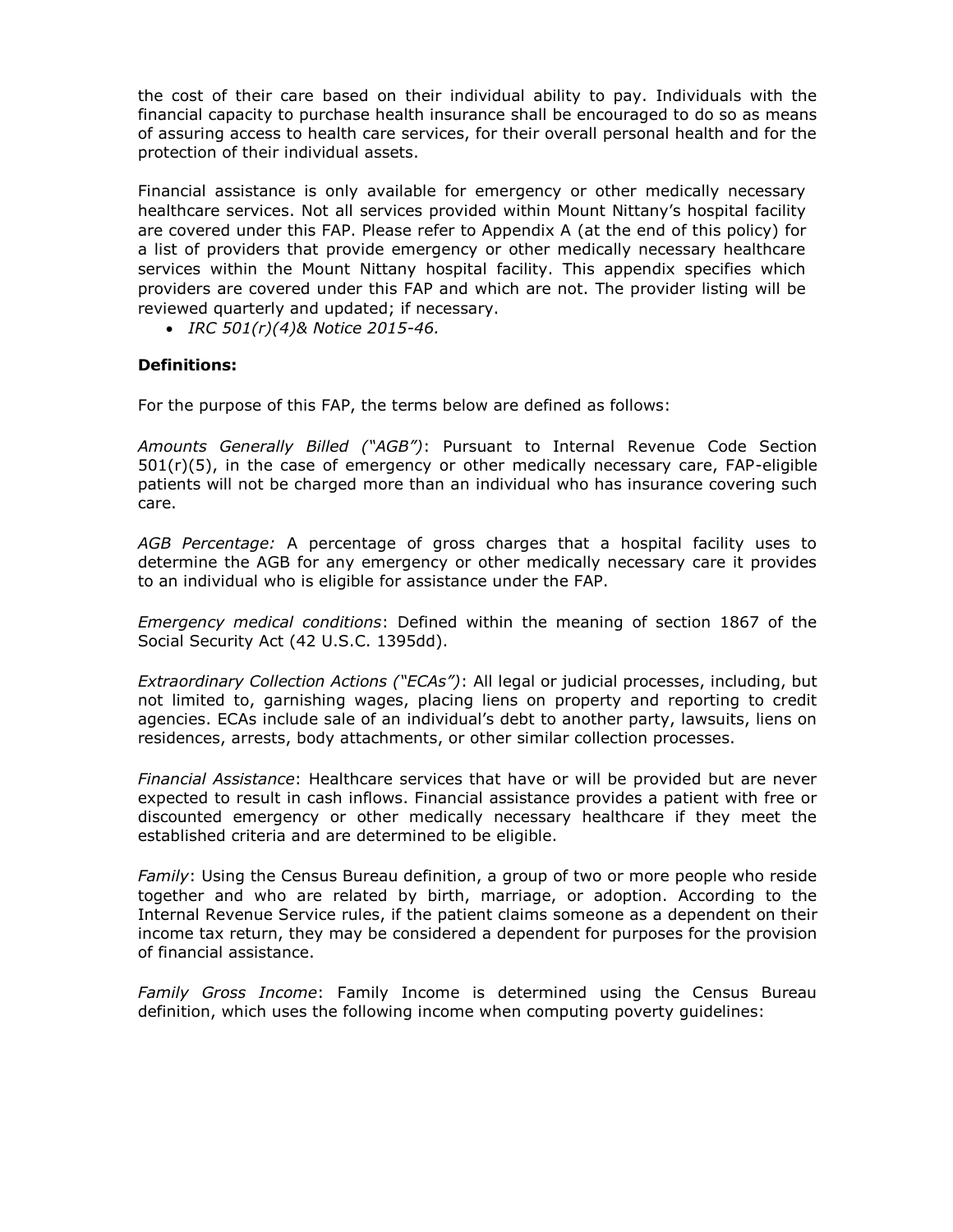- Income earnings, unemployment compensation, worker's compensation, Social Security, Supplemental Security Income, public assistance, veterans' payments, survivor benefits, pension or retirement income, interest, dividends, rents, royalties, income from estates, trusts, educational assistance, alimony, child support, assistance from outside the household, and other miscellaneous resources.
- Noncash benefits such as food stamps and housing subsidies do not count;
- Determined on before-tax basis;
- Excludes capital gains or losses; and
- If a person lives with a family, includes the income of all family members (Non-relatives, such as housemates, do not count).

*Federal Poverty Level*: A measure of income level issued annually by the Department of Health and Human Services. Federal poverty levels are used to determine eligibility for financial assistance.

*Gross Charges:* The hospital facility's full, established price for medical care that is consistently and uniformly charged to patients before applying any contractual allowances, discounts or deductions.

*Medically necessary services*: Healthcare services that a physician, exercising prudent clinical judgment, would provide to a patient for the purpose of evaluating, diagnosing or treating an illness, injury, disease or its symptoms, and that are: (a) in accordance with the generally accepted standards of medical practice; (b) clinically appropriate; and (c) not primarily for the convenience of the patient.

*Plain Language Summary ("PLS")*: A written statement which notifies an individual that Mount Nittany offers financial assistance under this FAP and provides additional information in a clear, concise and easy to understand manner.

*Underinsured*: The patient has some level of insurance or third party assistance but still has out- of-pocket expenses that exceed their financial abilities.

*Uninsured:* The patient has no level of insurance or third party assistance to assist with meeting their payment obligations.

### **Financial Assistance Eligibility Criteria:**

Patients with family gross income less than or equal to 250% of FPL are eligible for 100% financial assistance.

Patients who family income exceeds 250% of the FPL may be eligible to receive discounted rates on a case-by-case basis based on their specific circumstances, such as catastrophic illness or medical indigence, at the discretion of Mount Nittany Health.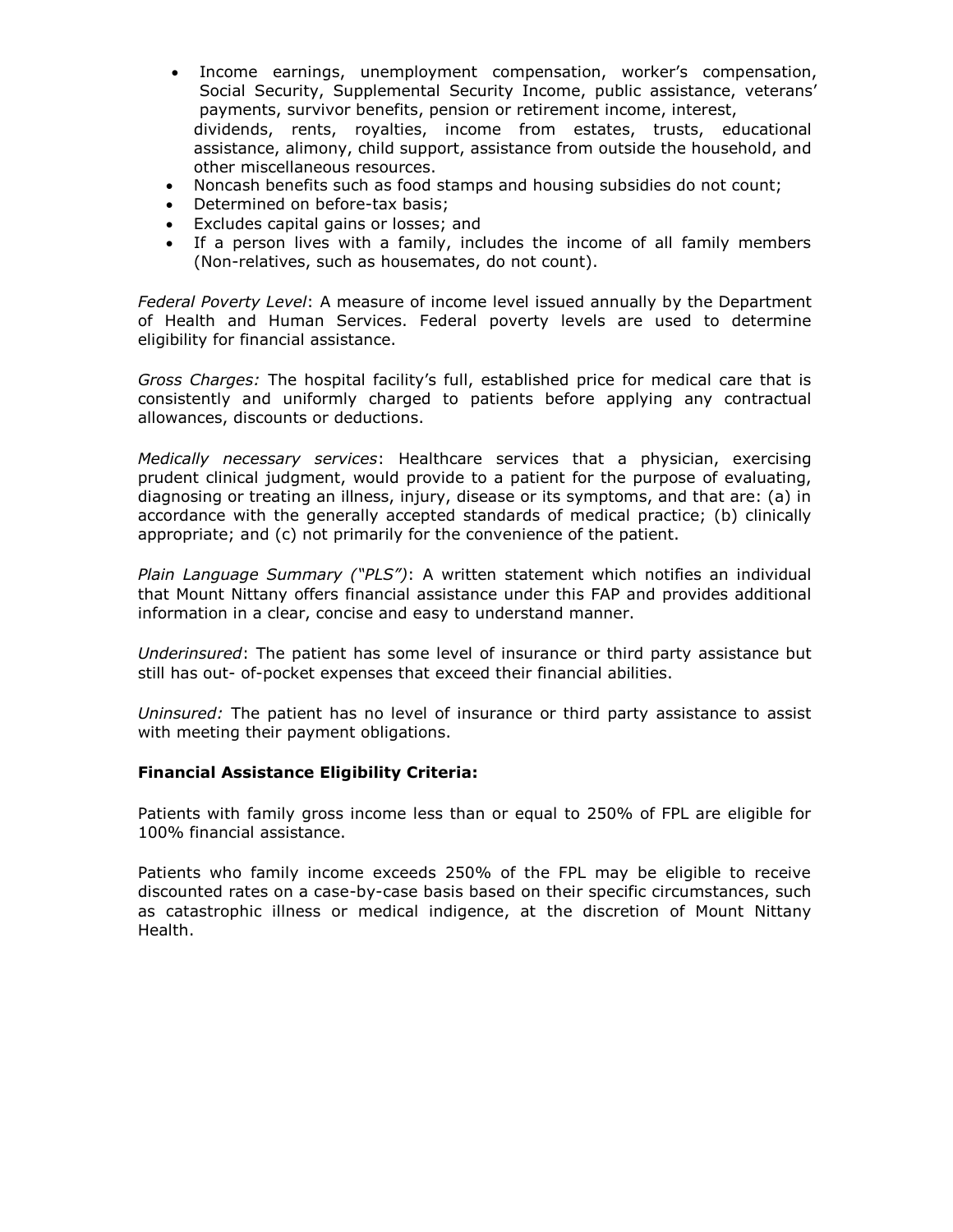\*Income guidelines for eligibility are based on the size of a family:

| <b>Unit</b>                                  | Size of Family FEDERAL POVERTY<br><b>GUIDELINES</b><br><b>CAT A</b> | <b>INCOME LIMITS FOR</b><br><b>CHARITY CARE</b><br><b>CAT B</b><br>(250 % OF FPL) | <b>MEDICAID ELIGIBILITY</b><br>(138 % OF FPL) |
|----------------------------------------------|---------------------------------------------------------------------|-----------------------------------------------------------------------------------|-----------------------------------------------|
| 1                                            | \$13,590.00                                                         | \$33,975.00                                                                       | \$18,754.20                                   |
| $\mathfrak{p}$                               | \$18,310.00                                                         | \$45,775.00                                                                       | \$25,267.80                                   |
| 3                                            | \$23,030.00                                                         | \$57,575.00                                                                       | \$31,781.40                                   |
| 4                                            | \$27,750.00                                                         | \$69,375.00                                                                       | \$38,295.00                                   |
| 5                                            | \$32,470.00                                                         | \$81,175.00                                                                       | \$44,808.60                                   |
| 6                                            | \$37,190.00                                                         | \$92,975.00                                                                       | \$51,322.20                                   |
| 7                                            | \$41,910.00                                                         | \$104,775.00                                                                      | \$57,835.80                                   |
| 8                                            | \$46,630.00                                                         | \$116,575.00                                                                      | \$64,349.40                                   |
| For each<br>additional Family<br>Member, add | \$4,720.00                                                          | \$11,800.00                                                                       | \$6,513.60                                    |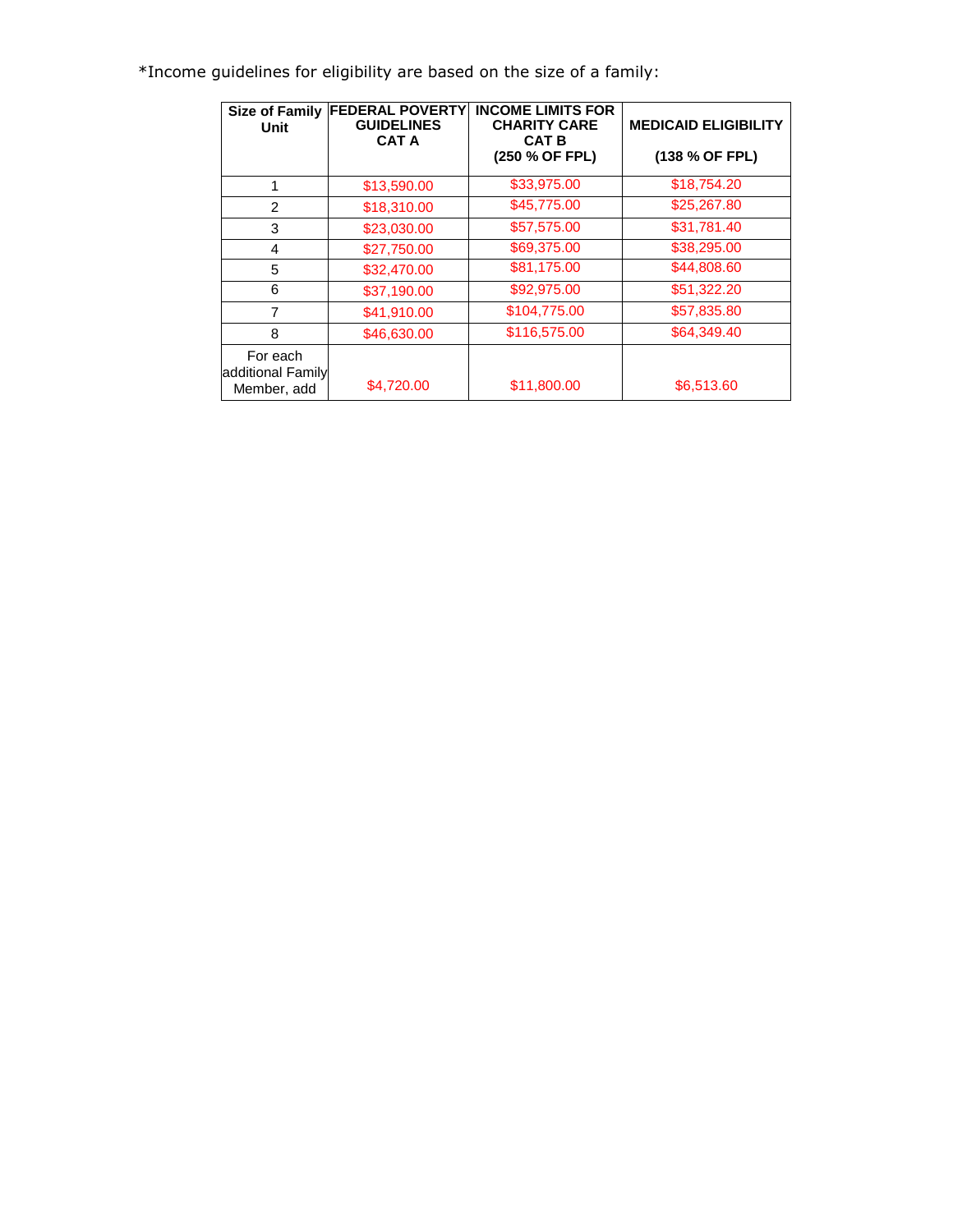Eligibility for financial assistance will be considered for those individuals who are uninsured, underinsured, ineligible for any government healthcare benefit program, and who are unable to pay for their care, based upon determination of financial need in accordance with this FAP. The granting of financial assistance shall be based on an individualized determination of financial need, and shall not take into account age, gender, race, social or immigrant status, sexual orientation or religious affiliation. Mount Nittany Health shall determine whether or not patients are eligible to receive financial assistance for deductibles, co-insurance, or co-payment responsibilities on a case by case basis.

In order to manage its resources responsibly and to allow Mount Nittany Health to provide the appropriate level of financial assistance to the greatest number of persons in need, Mount Nittany Health establishes the following guidelines for the provision of financial assistance.

# *Services Eligible for Financial Assistance*

The following services are eligible for financial assistance:

- 1. Emergency medical services provided in an emergency room setting;
- 2. Services for a condition which, if not promptly treated, would lead to an adverse change in the health status of an individual;
- 3. Non-elective healthcare services provided in response to life threatening circumstances in a non-emergency room setting; and
- 4. Medically necessary healthcare services, evaluated on a case-by-case basis by the patient's physician and/or at Mount Nittany Health's discretion.

#### *Services Not Eligible for Financial Assistance*

Services normally not covered by the "original" or "traditional" Medicare plan, even if the patient is not covered by Medicare, are considered not medically necessary and are not eligible for financial assistance. Examples of services not covered by Medicare and not eligible for financial assistance include, but are not limited to:

- 1. Alternative Medicine: including experimental procedures and treatments, acupuncture, and chiropractic services (other than normal subluxation of the spine).
- 2. Cosmetic Surgery: (unless it is needed to improve the function of a malformed part of the body)
- 3. Dental Care
- 4. Hearing Aids: or the examinations for prescribing of fitting hearing aids (except for implants to treat severe hearing loss in some cases)
- 5. Non-Medical Services: including hospital television and telephone, a private room, cancelled or missed appointments and copies of x-rays.
- 6. Most non-emergency transportation, including ambulette services.
- 7. Some Preventive care: including most routine physical examinations and test, immunizations, and routine foot care and eye care.
- 8. Transportation: except for medically necessary ambulance services.
- 9. Vision Care: including eyeglasses (except when following cataract surgery) and examination for prescribing or fitting glasses.
- 10.Co-payments are not eligible unless the patient would qualify under Category A or at the Federal Poverty Guidelines; if patient qualifies for Free Care under Category B (250% of the FPG) then patient is responsible for the copayment.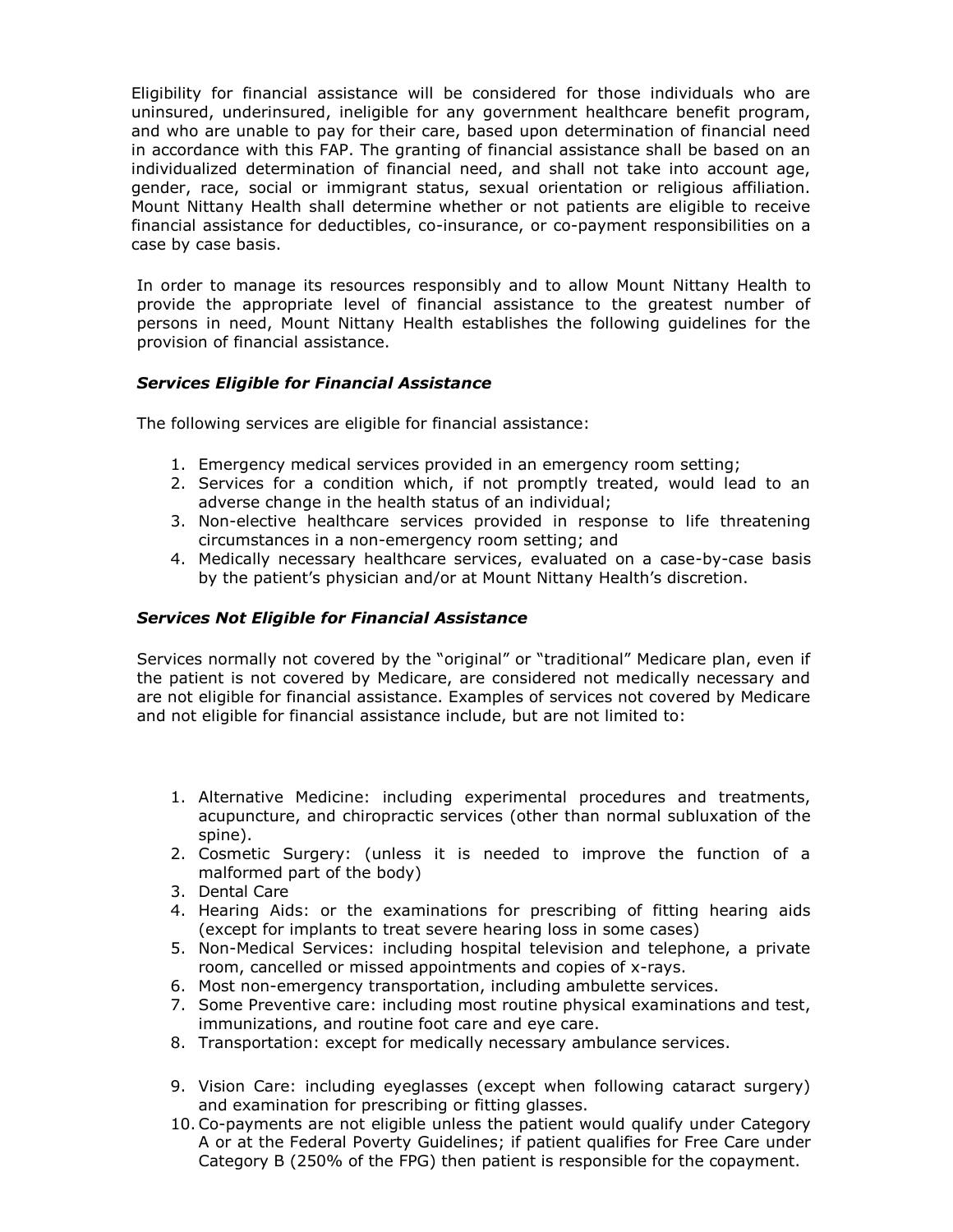### **Basis for Calculating Amounts Charged to Patients:**

Mount Nittany Health uses the Look-Back Method to calculate its AGB percentage of 36.9%. The AGB percentage is calculated annually and is based on all claims allowed by Medicare Fee-for-Service + all Private Health Insures over a 12-month period, divided by the gross charges associated with these claims.

Any individual determined to be FAP-eligible will not be charged more than AGB for emergency or other medically necessary healthcare services pursuant to Internal Revenue Code §501(r)(5). The applicable AGB % will be applied to gross charge to determine the AGB.

Any FAP-eligible individual will always be charged the lesser of AGB or any discount available under this FAP.

#### **Procedure:**

It is preferred but not required that a request for financial assistance and a determination of financial need occur prior to rendering of services. However, the determination may be done at any point in the collection cycle. The need for payment assistance shall be re-evaluated at each subsequent time of services if the last financial evaluation was completed more than a year prior, or at any time additional information relevant to the eligibility of the patient becomes known.

Mount Nittany Health will also make reasonable efforts to explore appropriate alternative sources of payment and coverage from public and private payment programs and assist patients in applying for such programs.

#### **Method for Applying:**

In order to be considered for financial assistance an individual must submit a financial assistance application ("Application"). The patient or the patient's guarantor are required to cooperate and supply personal, financial and other information and documentation relevant to making a determination of financial need.

Patients who meet the eligibility criteria and wish to apply for the financial assistance offered under this FAP can obtain an Application at:

[medical-facilities/mount-nittany-medical-center/patients/billing-and](https://www.mountnittany.org/medical-facilities/mount-nittany-medical-center/patients/billing-and-payment-options)[payment-options](https://www.mountnittany.org/medical-facilities/mount-nittany-medical-center/patients/billing-and-payment-options)

A request for financial assistance may be made by the patient or a family member, close friend, or associate of the patient, subject to applicable privacy laws.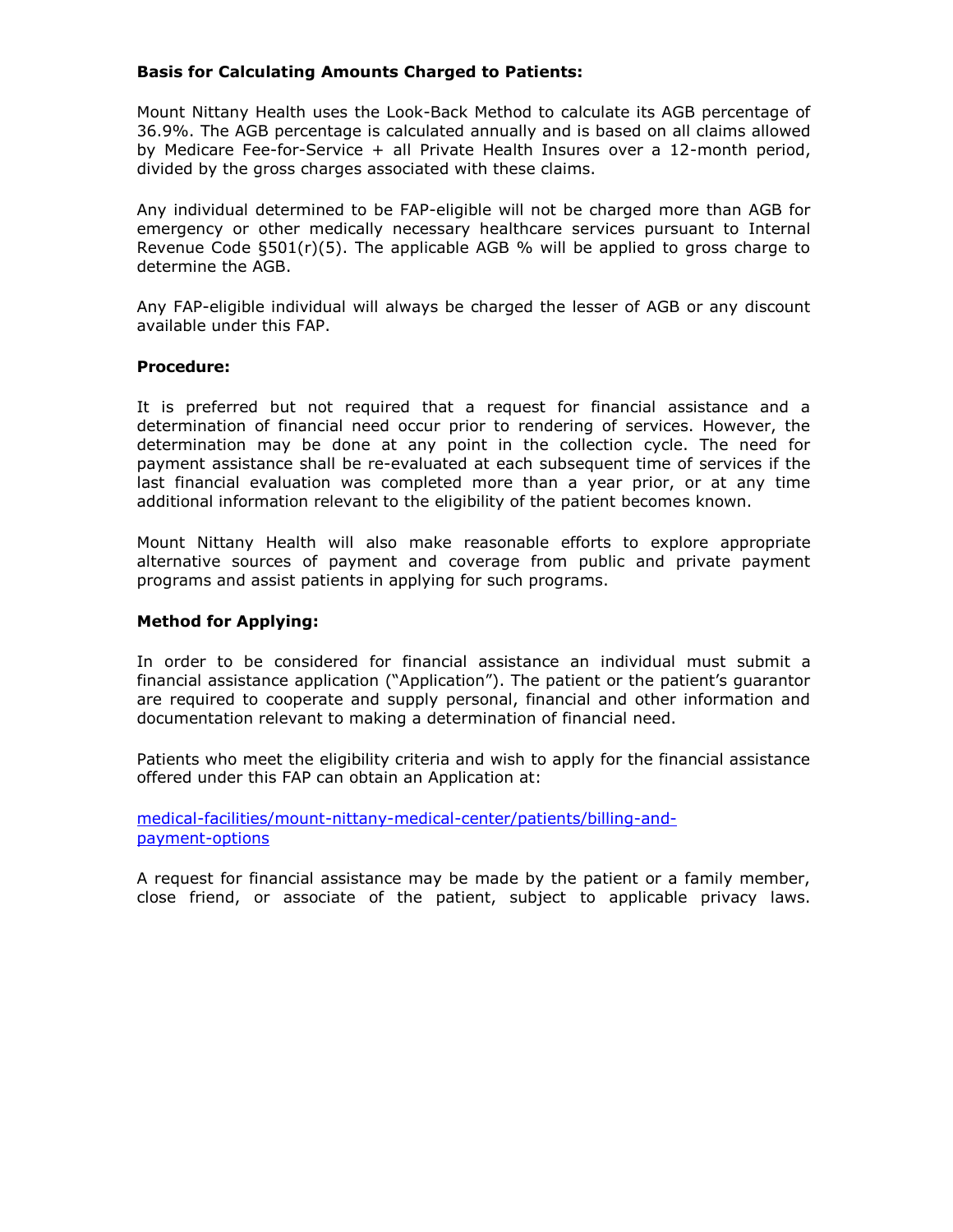Applications may be requested by calling the Mount Nittany Medical Center Business Office at (814)234-6171 or the Mount Nittany Physician Group at (814)278-4807.

Paper copies of the Application are also available at the Mount Nittany Medical Center Business Office located at:

> Mount Nittany Medical Center Business Office 1800 E. Park Avenue State College, PA 16803

The hours of operation are Monday – Friday 8:00 am to 4:30 pm.

Please reference your FAP Application for the required documentation to be submitted with your completed Application. Required documents include, but are not limited to, documentation of family size, most current Tax Return, paycheck stubs and proof of total household income.

All completed Applications (with required documentation) should be mailed to:

Mount Nittany Health P.O. Box 1259 State College, PA 16804-1259

#### **Determining Eligibility:**

Mount Nittany Health values of human dignity and stewardship shall be reflected in the Application process, financial need determination and granting financial assistance. Requests for financial assistance shall be processed promptly and Mount Nittany Health shall notify the patient or applicant in writing within 30 days of receipt of completed Application (including supporting documentation).

#### *Process for Incomplete Applications*

Financial assistance determinations shall be made as soon as possible, but no later than thirty (30) working days from the date of the request. If sufficient paperwork is not provided, the request will be deemed to be an incomplete Application.

If an incomplete Application is received, Mount Nittany Health will provide the applicant with written notice which describes the additional information/documentation needed to make a FAP-eligibility determination and provide the patient with a reasonable amount of time (30 days) to provide the requested documentation. Additionally, Mount Nittany Health, and any third parties acting on their behalf, will suspend any ECA's to obtain payment until a FAP-eligibility determination is made.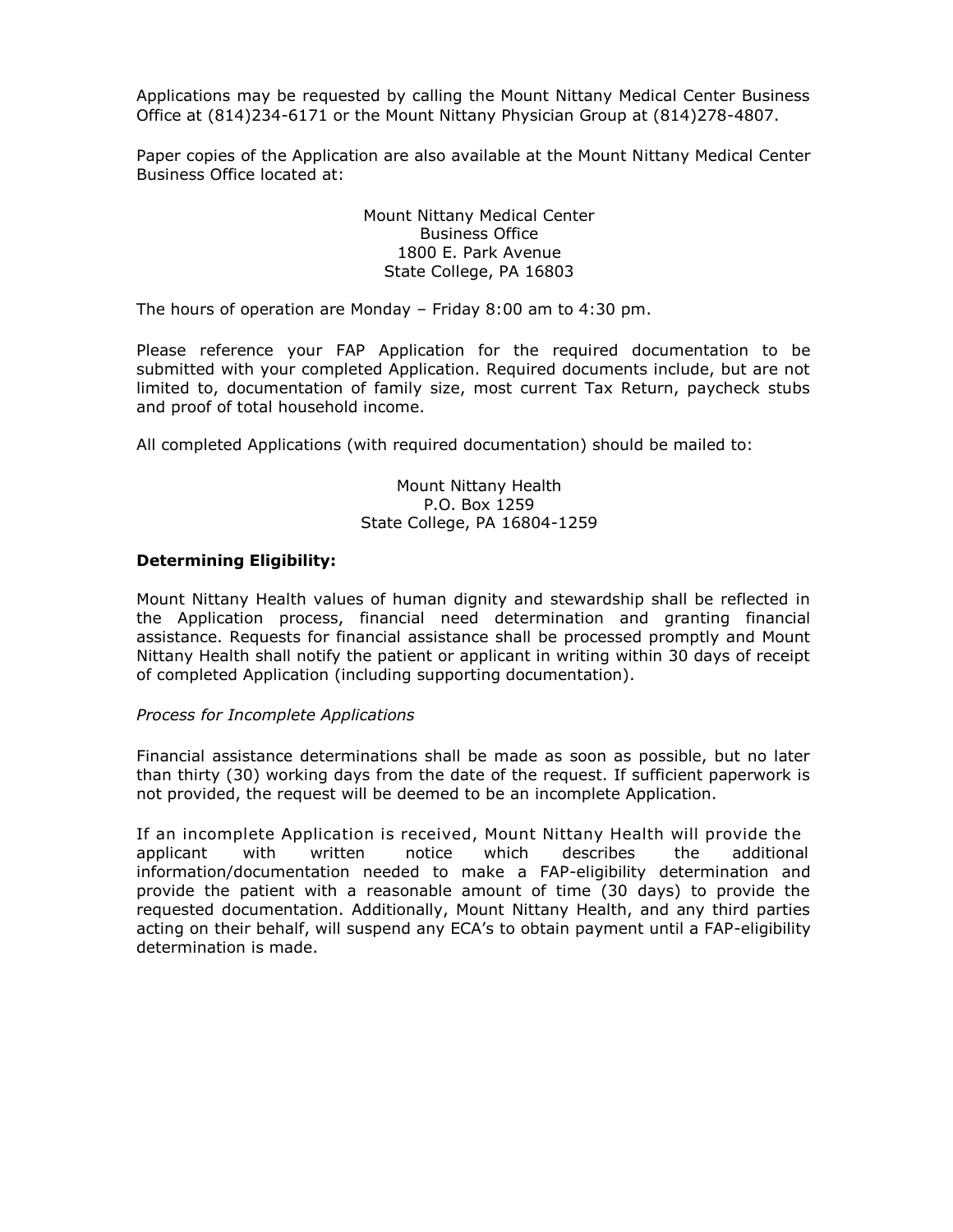### *Process for Completed Applications*

Once a completed Application is received, Mount Nittany Health will:

- Suspend any ECAs against the individual (any third parties acting on their behalf will also suspend ECAs undertaken);
- Make and document a FAP-eligibility determination in a timely manner; and
- Notify the responsible party or individual in writing of the determination and basis for determination.

An individual deemed eligible for financial assistance will be notified in writing of a favorable determination. The notice will include the following:

- Date on which services were requested;
- Date on which determination was made;
- Income of applicant; and
- Dollar amount or percentage thereof to be allocated for financial assistance.

In accordance with Internal Revenue Code Section 501(r) Mount Nittany Health will also:

- Provide a billing statement indicating the amount the FAP-eligible individual owes, how that amount was determined and how information pertaining to AGB may be obtained, if applicable;
- Refund any excess payments made by the individual; and
- Work with third parties acting on their behalf to take all reasonable available measures to reverse any ECAs previously taken against the patient to collect the debt.

When a request for financial assistance is denied, the applicant shall be notified in writing. If the patient cannot pay the total bill, Mount Nittany Health will discuss alternative payment arrangements.

# **Presumptive Eligibility:**

There are instances when a patient appears to be eligible for financial assistance, but there is no financial assistance form on file due to lack of supporting documentation. Often there is adequate information provided by the patient or obtained through other sources, which could provide sufficient evidence to provide the patient with financial assistance. In the event there is no evidence to support a patient's eligibility for financial assistance, Mount Nittany Health may use outside agencies in determining estimated income amounts for the basis of determining financial assistance eligibility and potential discount amounts. Presumptive eligibility may be determined on the basis of individual life circumstance that may include:

- State-funded prescription programs;
- Homeless or received care from a homeless clinic;
- Participation in Women, Infants and Children Programs (WIC);
- Food Stamp eligibility;
- Subsidized school lunch program eligibility;
- Eligibility for other state or local assistance programs that are unfunded (e.g., Medicaid spend down);
- Low income/subsidized housing is provided as a valid address;
- Patient is deceased with no known estate;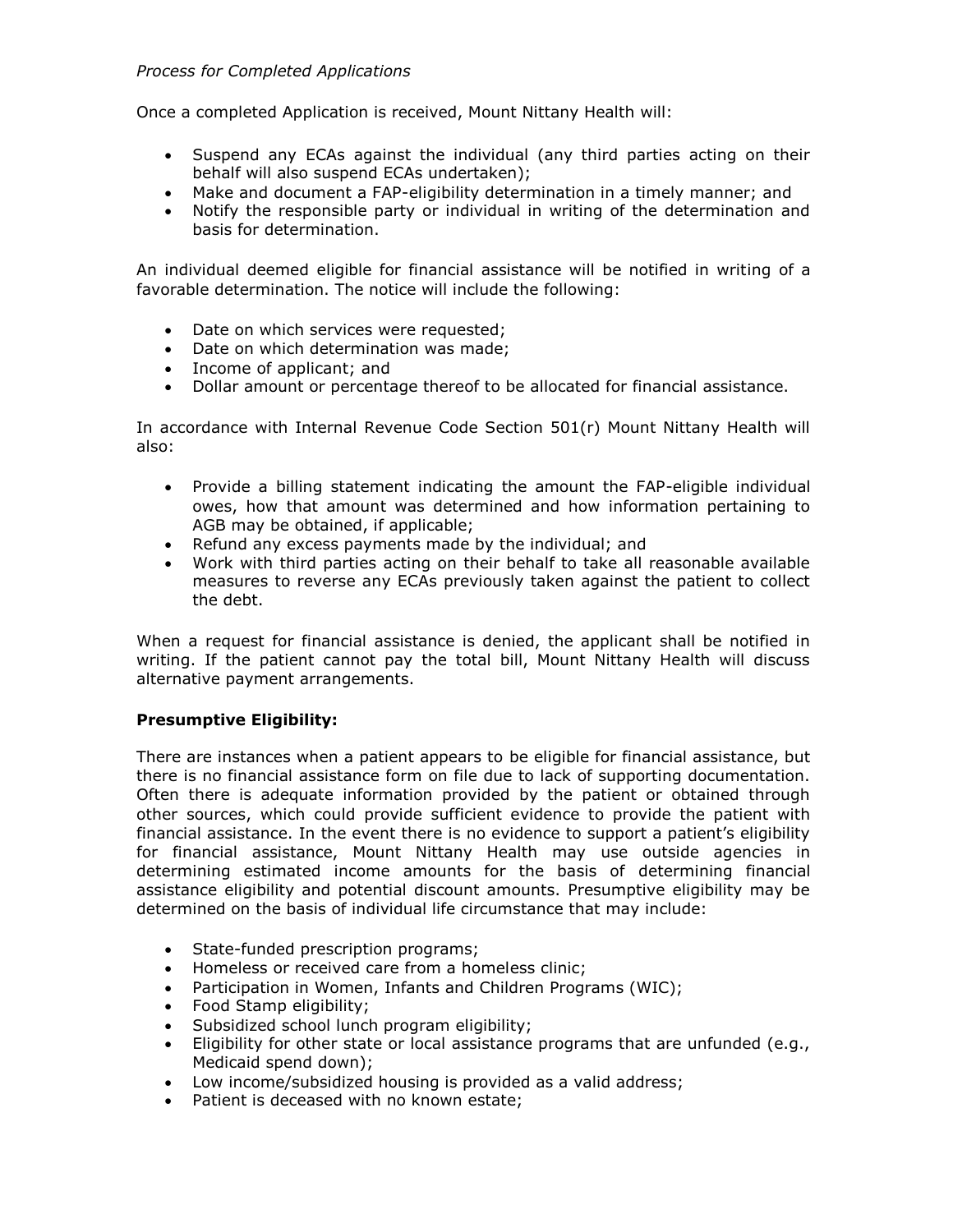- Declared Chapter 7 Bankruptcy and care was incurred prior to bankruptcy; and
- Declared Chapter 13 Bankruptcy and patient will have unpaid balance after the payment schedule is received.

Additionally, presumptive eligibility might include the use of external publically available data sources that provide information on a patient's or a patient's guarantor's ability to pay (such as credit scoring).

Once determined, due to the inherent nature of the presumptive circumstances, the patient may be eligible for up to 100% write off of the account balance.

If the patient is presumptively determined to be eligible for less than the most generous assistance available, Mount Nittany Health will provide the individual with a PLS which will assist in notifying the individual regarding the basis for the presumptive eligibility determination and provide information on how the patient can apply for more generous assistance available under this policy. Mount Nittany Health will also give the individual a reasonable period of time to apply for more generous assistance before initiating any ECAs to obtain the discounted amount owed for the care.

### **Widely Publicizing:**

Mount Nittany Health's FAP, Application and PLS are available in English and in the primary language of populations with limited proficiency in English ("LEP") that constitutes the lesser of 1,000 individuals or 5% of the community served by Mount Nittany Health's primary service area.

For the benefit of our patients the FAP, Application and PLS are all available on-line at the following website: [https://www.mountnittany.org/medical-facilities/mount](https://www.mountnittany.org/medical-facilities/mount-nittany-medical-center/patients/billing-and-payment-options)[nittany-medical-center/patients/billing-and-payment-options](https://www.mountnittany.org/medical-facilities/mount-nittany-medical-center/patients/billing-and-payment-options)

Paper copies of the FAP, Application and the PLS are available upon request without charge by mail and are available in at various areas throughout the hospital facility which include emergency rooms, admitting and registration departments, hospital based clinics, hospital business offices and patient financial services offices located at the facility.

All patients will be offered a copy of the PLS as part of the intake/discharge process.

Signs or displays will be conspicuously posted in public hospital locations including the emergency department, admissions/registration departments and patient financial services offices that notify and inform patients about the availability of financial assistance.

Through its communication department, Mount Nittany Health will also make reasonable efforts to inform members of the community about the availability of financial assistance.

Referral of patients' financial assistance can be made by a member of the Medical Center staff or medical staff, including physicians, nurses, financial counselors, social workers, case managers, chaplains and religious sponsors.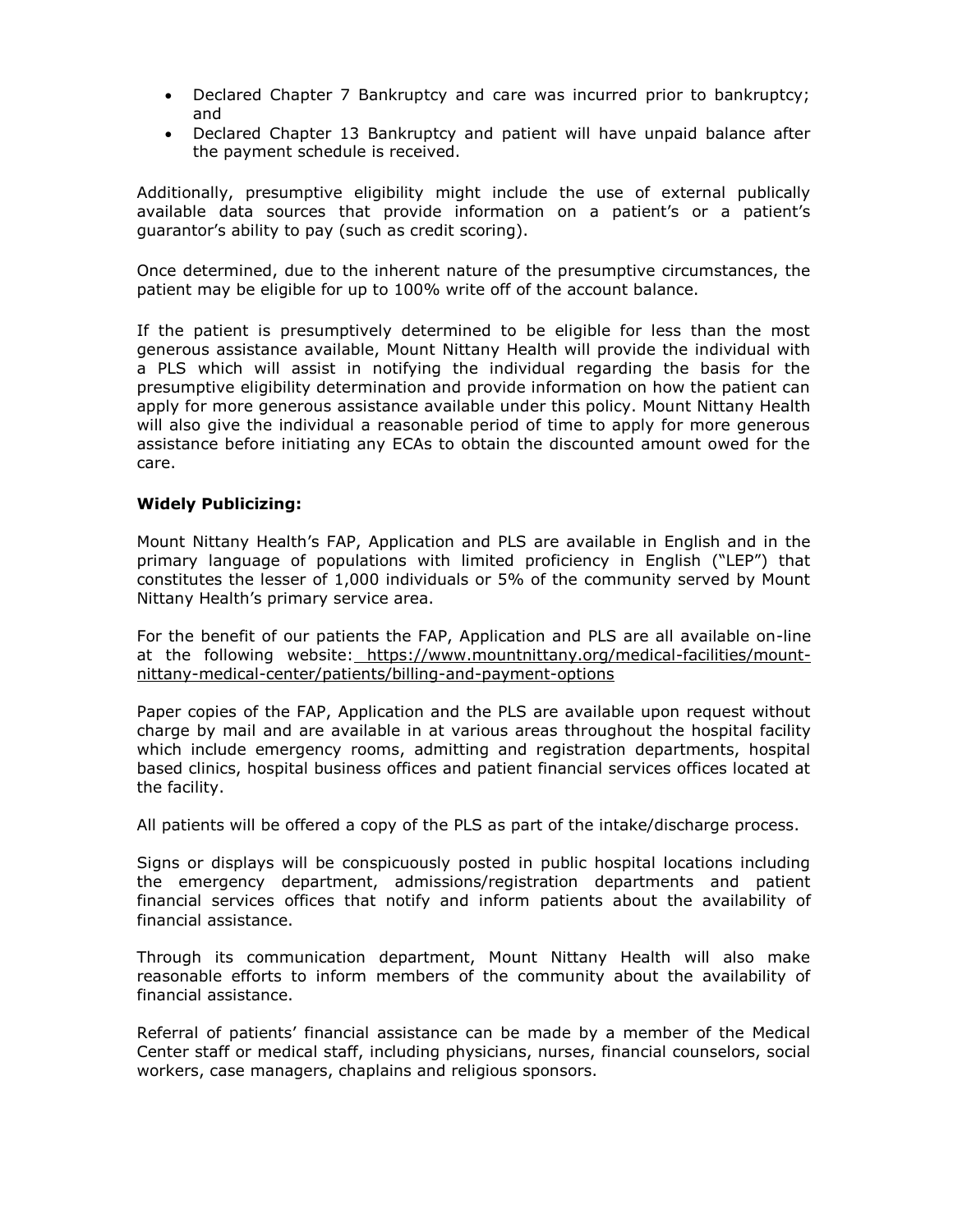### **Billing & Collection:**

Mount Nittany Health management shall develop policies and procedures for internal and external collection practices that take into account the extent to which the patient qualifies for financial assistance, a patient's good faith effort to apply for a governmental program or financial assistance from Mount Nittany Health, and a patient's good faith effort to comply with his or her payment agreements with Mount Nittany Health.

Mount Nittany Health may offer extended payment plans to eligible patients who qualify for financial assistance and who are cooperating in good faith to resolve their hospital bills.

Mount Nittany Health will not engage in any actions that discourage individuals from seeking emergency medical care, such as by demanding the emergency department patients pay before receiving treatment for emergency medical conditions or by permitting debt collection activities in the emergency department or other areas where such activities could interfere with the provision of emergency care on a nondiscriminatory basis.

# **Internal Revenue Service Code Section 501(r)(6):**

Mount Nittany Health does not engage in any ECAs as defined by Internal Revenue Code Section  $501(r)(6)$  prior to the expiration of the "Notification Period". The Notification Period is defined as a 120-day period, which begins on the date of the  $1_{st}$ post-discharge billing statement, in which no ECAs may be initiated against the patient.

Subsequent to the Notification Period Mount Nittany Health, or any third parties acting on its behalf, may initiate the following ECAs against a patient for an unpaid balance if a FAP-eligibility determination has not been made or if an individual is ineligible for financial assistance.

Mount Nittany Health may authorize third parties to report adverse information about the individual to consumer credit reporting agencies or credit bureaus on delinquent patient accounts after the Notification Period. They will ensure reasonable efforts have been taken to determine whether an individual is eligible for financial assistance under this FAP and will take the following actions at least 30 days prior to initiating any ECA:

- 1. The patient will be provided with written notice which:
	- a. Indicates that financial assistance is available for eligible patients;
	- b. Identifies the ECA(s) that Mount Nittany Health intends to initiate to obtain payment for the care; and
	- c. States a deadline after which such ECAs may be initiated.
- 2. The patient has received a copy of the PLS with this written notification; and
- 3. Reasonable efforts have been made to orally notify the individual about the FAP and how the individual may obtain assistance with the financial assistance Application process.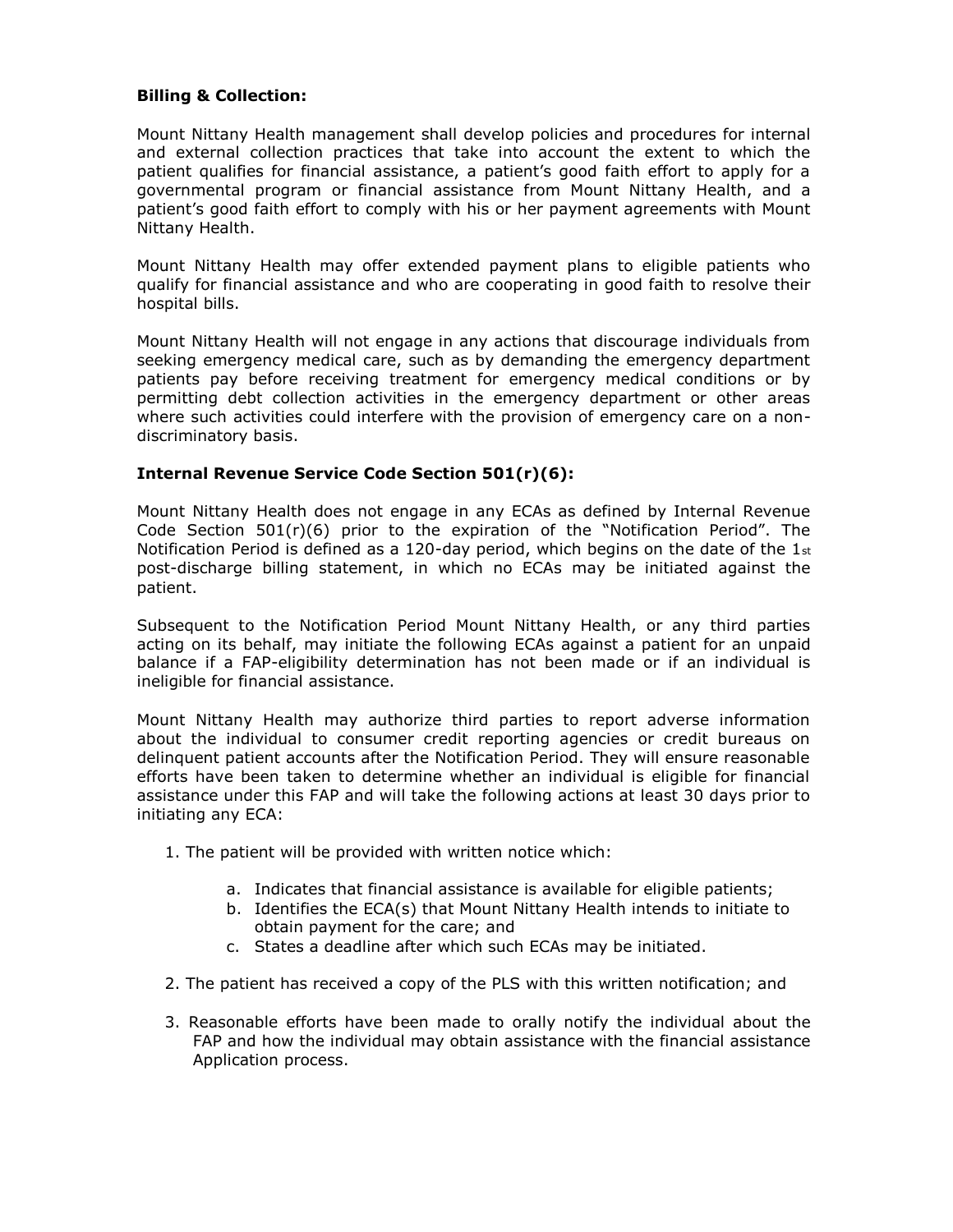Mount Nittany Health will accept and process all Applications for financial assistance available under this FAP submitted during the "Application Period". The Application Period begins on the date the care is provided and ends on the  $240<sup>th</sup>$  day after the date of the first post-discharge billing statement.

# **Regulatory Requirements:**

In implementing this FAP, Mount Nittany Health management shall comply with all other federal, state and local laws, rules and regulations that may apply to activities conducted.

*See Appendix A (Provider listing) on the following page*.

*Also see: 2007A Financial Assist [policy Simple](file:///C:/Users/lmoss/Downloads/2007A%20Financial%20Assist%20policy%20Simple%20language.pdf) language*

Signed by: Director, System Controller

Review Month: March

Reviewed: 1/12, 12/12, 1/14, 12/14, 4/18

Revised: 8/16, 7/17, 3/19 , 2/20, 5/21, 1/22

8/19/16 – Moved to Health System.